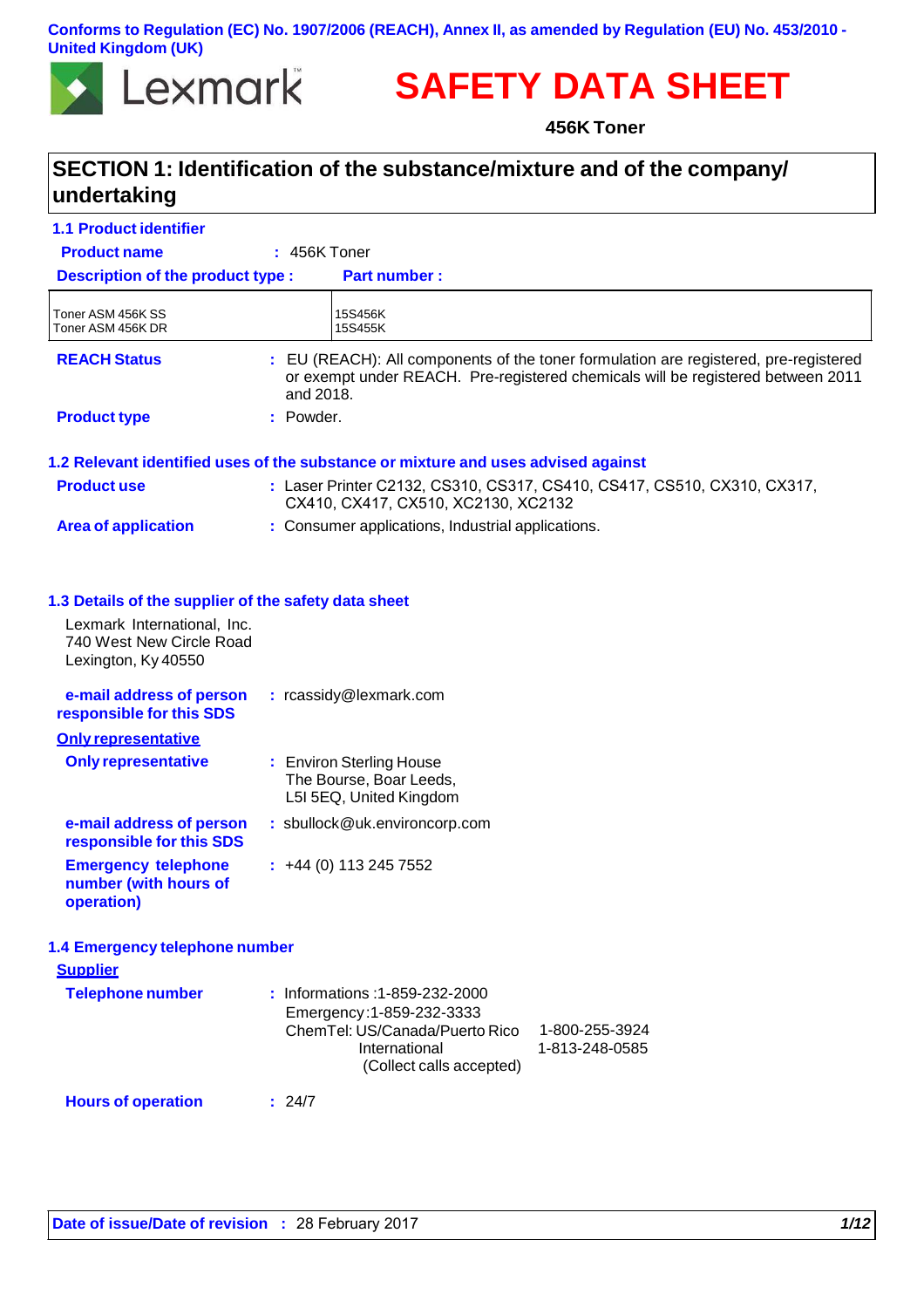## **SECTION 2: Hazards identification**

| 2.1 Classification of the substance or mixture                                                   |                                                                                                                 |  |  |
|--------------------------------------------------------------------------------------------------|-----------------------------------------------------------------------------------------------------------------|--|--|
| <b>Product definition</b>                                                                        | : Mixture                                                                                                       |  |  |
| <b>Classification according to Regulation (EC) No. 1272/2008 [CLP/GHS]</b><br>Not classified.    |                                                                                                                 |  |  |
| Ingredients of unknown<br>toxicity                                                               | : Percentage of the mixture consisting of ingredient(s) of unknown toxicity: 15.5%                              |  |  |
| Ingredients of unknown<br>ecotoxicity                                                            | : Percentage of the mixture consisting of ingredient(s) of unknown hazards to the<br>aquatic environment: 15.5% |  |  |
| <b>Classification according to Directive 1999/45/EC [DPD]</b>                                    |                                                                                                                 |  |  |
| The product is not classified as dangerous according to Directive 1999/45/EC and its amendments. |                                                                                                                 |  |  |
| <b>Classification</b>                                                                            | : Not classified.                                                                                               |  |  |
| See Section 16 for the full text of the R phrases or H statements declared above.                |                                                                                                                 |  |  |

See Section 11 for more detailed information on health effects and symptoms.

| 2.2 Label elements              |                                                     |
|---------------------------------|-----------------------------------------------------|
| <b>Signal word</b>              | : No signal word.                                   |
| <b>Hazard statements</b>        | : No known significant effects or critical hazards. |
| <b>Precautionary statements</b> |                                                     |
| <b>Prevention</b>               | : Not applicable.                                   |
| <b>Response</b>                 | : Not applicable.                                   |
| <b>Storage</b>                  | : Not applicable.                                   |
| <b>Disposal</b>                 | : Not applicable.                                   |
| <b>Hazardous ingredients</b>    | : Not applicable.                                   |
| <b>Supplemental label</b>       | : Not applicable.                                   |

### **2.3 Other hazards**

**elements**

**Other hazards which do not result in classification**

**:** This material is considered hazardous by the OSHA Hazard Communication Standard (29 CFR 1910.1200). COMBUSTIBLE DUSTS

## **SECTION 3: Composition/information on ingredients**

**Substance/mixture :** Mixture

| <b>Substance/mixture</b> |  |
|--------------------------|--|

|                                   |                                 |                | <b>Classification</b> |                                               |             |
|-----------------------------------|---------------------------------|----------------|-----------------------|-----------------------------------------------|-------------|
| <b>Product/ingredient</b><br>name | <b>Identifiers</b>              | $\frac{9}{6}$  | 67/548/EEC            | <b>Regulation (EC) No.</b><br>1272/2008 [CLP] | <b>Type</b> |
| Carbon black                      | EC: 215-609-9<br>CAS: 1333-86-4 | ≥5 -<br>$<$ 10 | Not classified.       | Not classified.                               | $[2]$       |

There are no additional ingredients present which, within the current knowledge of the supplier and in the concentrations applicable, are classified as hazardous to health or the environment and hence require reporting in this section.

### **Type**

[1] Substance classified with a health or environmental hazard

[2] Substance with a workplace exposure limit

[3] Substance meets the criteria for PBT according to Regulation (EC) No. 1907/2006, Annex XIII

[4] Substance meets the criteria for vPvB according to Regulation (EC) No. 1907/2006, Annex XIII

[5] Substance of equivalent concern

Occupational exposure limits, if available, are listed in Section 8.

**Date of issue/Date of revision :** 28 February 2017 *2/12*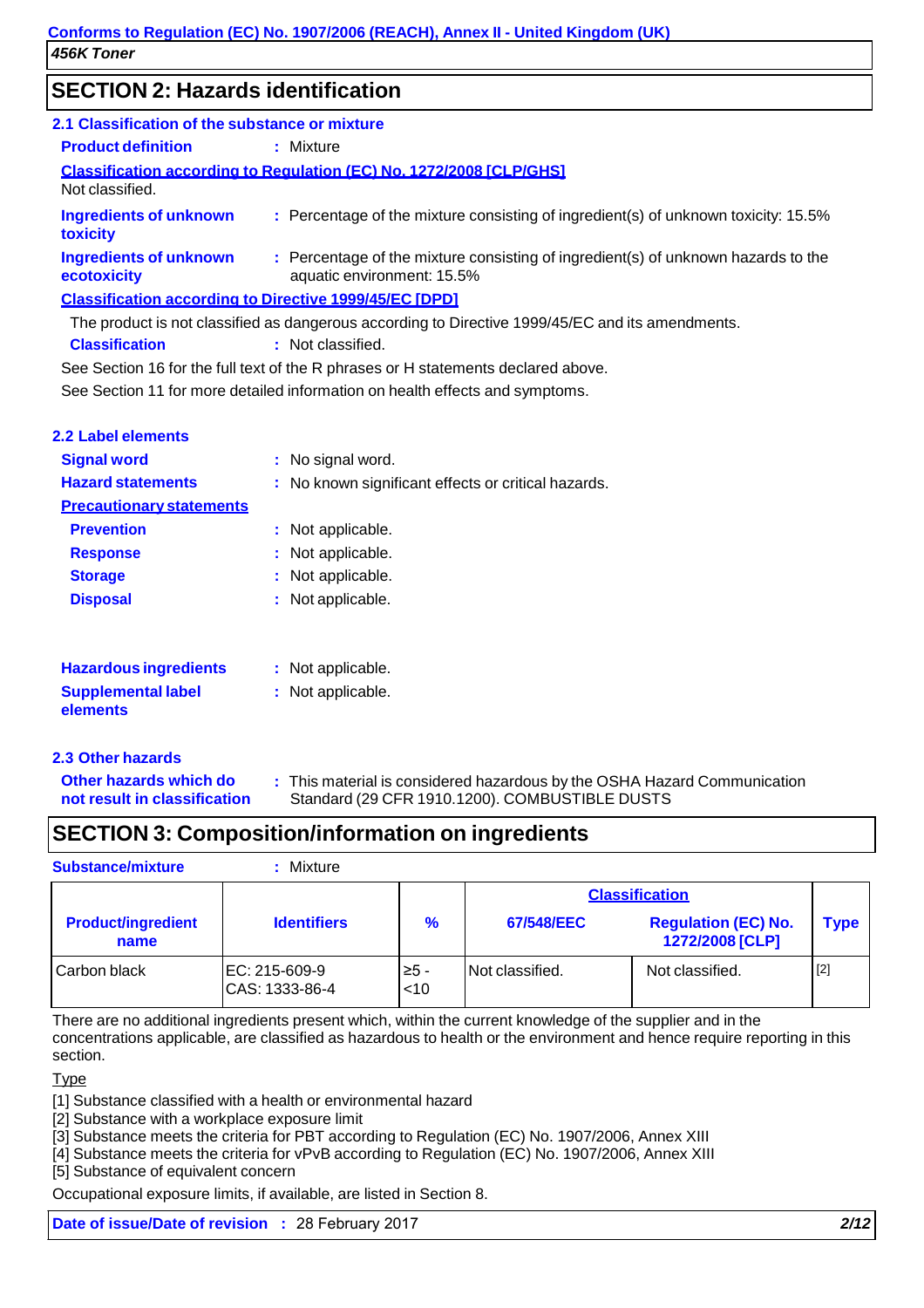## **SECTION 4: First aid measures**

| <b>4.1 Description of first aid measures</b> |                                                                                                                                                                                                                                                                                                                                                           |  |  |
|----------------------------------------------|-----------------------------------------------------------------------------------------------------------------------------------------------------------------------------------------------------------------------------------------------------------------------------------------------------------------------------------------------------------|--|--|
| <b>Eye contact</b>                           | : Immediately flush eyes with plenty of water, occasionally lifting the upper and lower<br>eyelids. Check for and remove any contact lenses. Get medical attention if irritation<br>occurs.                                                                                                                                                               |  |  |
| <b>Inhalation</b>                            | : Remove victim to fresh air and keep at rest in a position comfortable for breathing.<br>Get medical attention if symptoms occur. In case of inhalation of decomposition<br>products in a fire, symptoms may be delayed. The exposed person may need to be<br>kept under medical surveillance for 48 hours.                                              |  |  |
| <b>Skin contact</b>                          | : Flush contaminated skin with plenty of water. Remove contaminated clothing and<br>shoes. Get medical attention if symptoms occur.                                                                                                                                                                                                                       |  |  |
| <b>Ingestion</b>                             | : Wash out mouth with water. Remove victim to fresh air and keep at rest in a<br>position comfortable for breathing. If material has been swallowed and the exposed<br>person is conscious, give small quantities of water to drink. Do not induce vomiting<br>unless directed to do so by medical personnel. Get medical attention if symptoms<br>occur. |  |  |
| <b>Protection of first-aiders</b>            | : No action shall be taken involving any personal risk or without suitable training.                                                                                                                                                                                                                                                                      |  |  |

### **4.2 Most important symptoms and effects, both acute and delayed**

### **Potential acute health effects Eye contact :** Exposure to airborne concentrations above statutory or recommended exposure limits may cause irritation of the eyes. **Inhalation : Exposure to airborne concentrations above statutory or recommended exposure** limits may cause irritation of the nose, throat and lungs. **Skin contact : No known significant effects or critical hazards. Ingestion :** No known significant effects or critical hazards. **Over-exposure signs/symptoms Eye contact : Adverse symptoms may include the following:** irritation redness **Inhalation Skin contact Ingestion :** Adverse symptoms may include the following: respiratory tract irritation coughing **:** No specific data. **:** No specific data. **4.3 Indication of any immediate medical attention and special treatment needed**

| <b>Notes to physician</b>  | : In case of inhalation of decomposition products in a fire, symptoms may be delayed.<br>The exposed person may need to be kept under medical surveillance for 48 hours. |
|----------------------------|--------------------------------------------------------------------------------------------------------------------------------------------------------------------------|
| <b>Specific treatments</b> | : No specific treatment.                                                                                                                                                 |

## **SECTION 5: Firefighting measures**

| 5.1 Extinguishing media<br><b>Suitable extinguishing</b><br>media | : Use dry chemical powder. |
|-------------------------------------------------------------------|----------------------------|
| Unsuitable extinguishing<br>media                                 | : Do not use water jet.    |

#### **5.2 Special hazards arising from the substance or mixture Hazards from the substance or mixture :** Fine dust clouds may form explosive mixtures with air.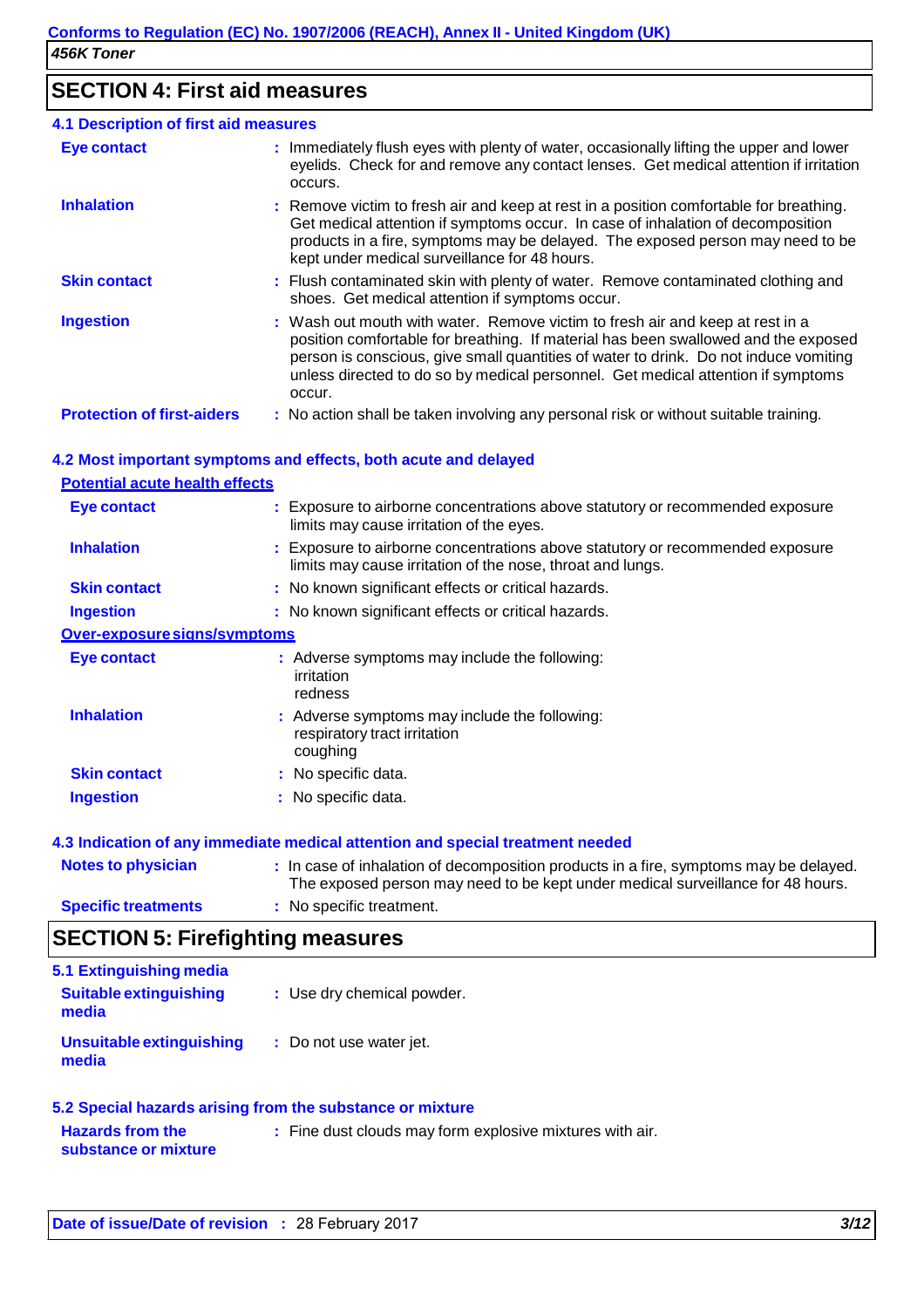| <b>SECTION 5: Firefighting measures</b>                  |                                                                                                                                                                                                                                                                                                                                                                       |  |  |
|----------------------------------------------------------|-----------------------------------------------------------------------------------------------------------------------------------------------------------------------------------------------------------------------------------------------------------------------------------------------------------------------------------------------------------------------|--|--|
| <b>Hazardous combustion</b><br>products                  | : Decomposition products may include the following materials:<br>carbon dioxide<br>carbon monoxide<br>nitrogen oxides<br>metal oxide/oxides                                                                                                                                                                                                                           |  |  |
| 5.3 Advice for firefighters                              |                                                                                                                                                                                                                                                                                                                                                                       |  |  |
| <b>Special precautions for</b><br>fire-fighters          | : Promptly isolate the scene by removing all persons from the vicinity of the incident if<br>there is a fire. No action shall be taken involving any personal risk or without<br>suitable training. Move containers from fire area if this can be done without risk.<br>Use water spray to keep fire-exposed containers cool.                                         |  |  |
| <b>Special protective</b><br>equipment for fire-fighters | : Fire-fighters should wear appropriate protective equipment and self-contained<br>breathing apparatus (SCBA) with a full face-piece operated in positive pressure<br>mode. Clothing for fire-fighters (including helmets, protective boots and gloves)<br>conforming to European standard EN 469 will provide a basic level of protection for<br>chemical incidents. |  |  |

## **SECTION 6: Accidental release measures**

|                                                          |  | 6.1 Personal precautions, protective equipment and emergency procedures                                                                                                                                                                                                                                                                                                                                        |  |
|----------------------------------------------------------|--|----------------------------------------------------------------------------------------------------------------------------------------------------------------------------------------------------------------------------------------------------------------------------------------------------------------------------------------------------------------------------------------------------------------|--|
| <b>For non-emergency</b><br>personnel                    |  | : No action shall be taken involving any personal risk or without suitable training.<br>Evacuate surrounding areas. Keep unnecessary and unprotected personnel from<br>entering. Do not touch or walk through spilt material. Shut off all ignition sources.<br>No flares, smoking or flames in hazard area. Avoid breathing dust. Put on<br>appropriate personal protective equipment.                        |  |
| For emergency responders :                               |  | If specialised clothing is required to deal with the spillage, take note of any<br>information in Section 8 on suitable and unsuitable materials. See also the<br>information in "For non-emergency personnel".                                                                                                                                                                                                |  |
| <b>6.2 Environmental</b><br>precautions                  |  | : Avoid dispersal of spilt material and runoff and contact with soil, waterways, drains<br>and sewers. Inform the relevant authorities if the product has caused environmental<br>pollution (sewers, waterways, soil or air).                                                                                                                                                                                  |  |
| 6.3 Methods and material for containment and cleaning up |  |                                                                                                                                                                                                                                                                                                                                                                                                                |  |
| <b>Small spill</b>                                       |  | : Move containers from spill area. Use spark-proof tools and explosion-proof<br>equipment. Vacuum or sweep up material and place in a designated, labelled waste<br>container. Dispose of via a licensed waste disposal contractor.                                                                                                                                                                            |  |
| <b>Large spill</b>                                       |  | : Move containers from spill area. Use spark-proof tools and explosion-proof<br>equipment. Approach the release from upwind. Prevent entry into sewers, water<br>courses, basements or confined areas. Vacuum or sweep up material and place in<br>a designated, labelled waste container. Avoid creating dusty conditions and prevent<br>wind dispersal. Dispose of via a licensed waste disposal contractor. |  |
| <b>6.4 Reference to other</b><br><b>sections</b>         |  | : See Section 1 for emergency contact information.<br>See Section 8 for information on appropriate personal protective equipment.<br>See Section 13 for additional waste treatment information.                                                                                                                                                                                                                |  |

### **SECTION 7: Handling and storage**

The information in this section contains generic advice and guidance. The list of Identified Uses in Section 1 should be consulted for any available use-specific information provided in the Exposure Scenario(s).

### **7.1 Precautions for safe handling**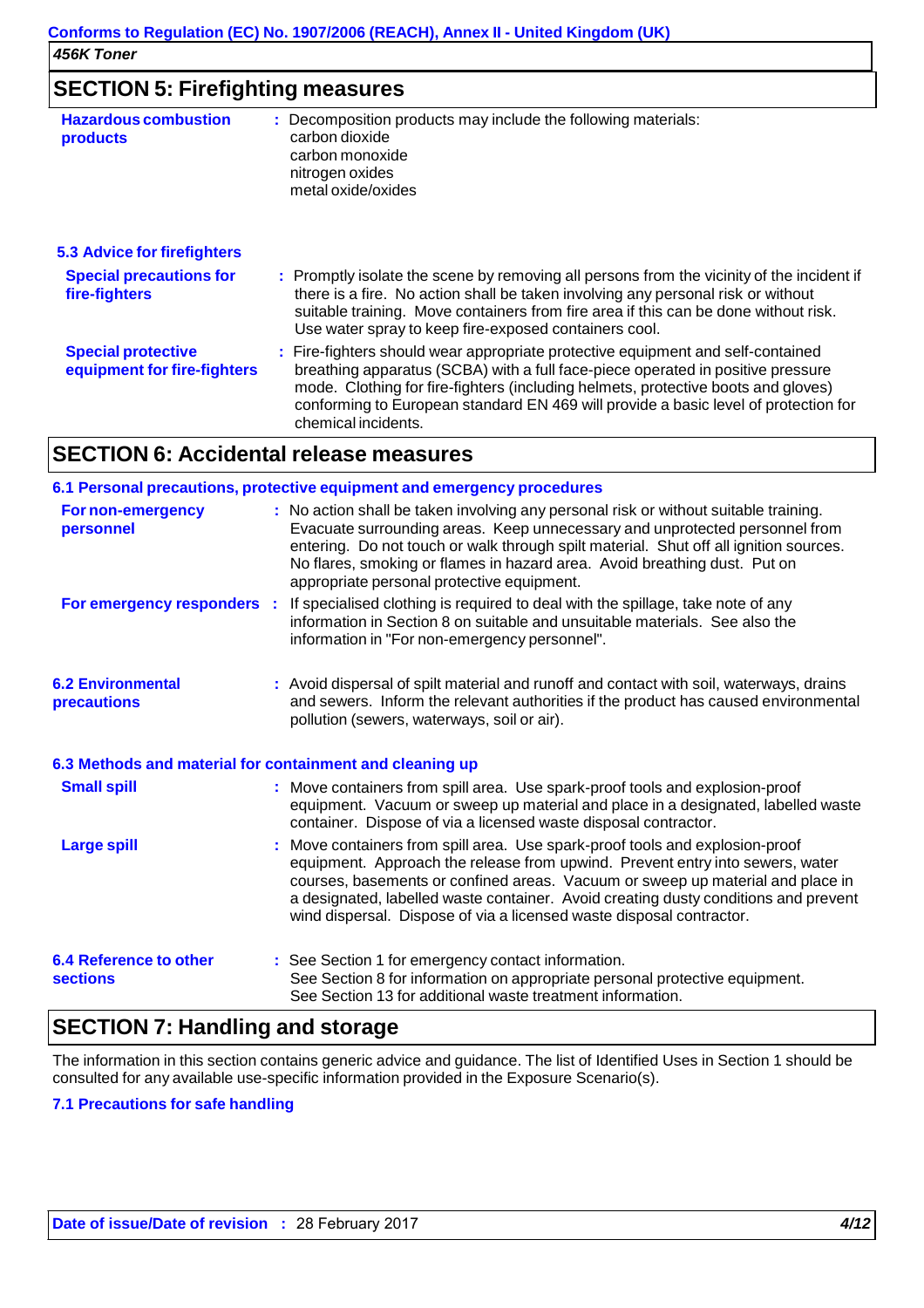### **SECTION 7: Handling and storage**

| <b>Protective measures</b>                                                           | : Put on appropriate personal protective equipment (see Section 8). Avoid breathing<br>dust. Avoid the creation of dust when handling and avoid all possible sources of<br>ignition (spark or flame). Prevent dust accumulation. Use only with adequate<br>ventilation. Wear appropriate respirator when ventilation is inadequate. Electrical<br>equipment and lighting should be protected to appropriate standards to prevent dust<br>coming into contact with hot surfaces, sparks or other ignition sources. Take<br>precautionary measures against electrostatic discharges. To avoid fire or explosion,<br>dissipate static electricity during transfer by earthing and bonding containers and<br>equipment before transferring material. |
|--------------------------------------------------------------------------------------|--------------------------------------------------------------------------------------------------------------------------------------------------------------------------------------------------------------------------------------------------------------------------------------------------------------------------------------------------------------------------------------------------------------------------------------------------------------------------------------------------------------------------------------------------------------------------------------------------------------------------------------------------------------------------------------------------------------------------------------------------|
| <b>Advice on general</b><br>occupational hygiene                                     | : Eating, drinking and smoking should be prohibited in areas where this material is<br>handled, stored and processed. Workers should wash hands and face before<br>eating, drinking and smoking. Remove contaminated clothing and protective<br>equipment before entering eating areas. See also Section 8 for additional<br>information on hygiene measures.                                                                                                                                                                                                                                                                                                                                                                                    |
| <b>7.2 Conditions for safe</b><br>storage, including any<br><b>incompatibilities</b> | : Store in accordance with local regulations. Store in a segregated and approved<br>area. Store in original container protected from direct sunlight in a dry, cool and well-<br>ventilated area, away from incompatible materials (see Section 10) and food and<br>drink. Eliminate all ignition sources. Separate from oxidizing materials. Keep<br>container tightly closed and sealed until ready for use. Containers that have been<br>opened must be carefully resealed and kept upright to prevent leakage. Do not<br>store in unlabelled containers. Use appropriate containment to avoid environmental<br>contamination.                                                                                                                |
| 7.3 Specific end use(s)                                                              |                                                                                                                                                                                                                                                                                                                                                                                                                                                                                                                                                                                                                                                                                                                                                  |
| <b>Recommendations</b>                                                               | : Not available.                                                                                                                                                                                                                                                                                                                                                                                                                                                                                                                                                                                                                                                                                                                                 |
| <b>Industrial sector specific</b><br><b>solutions</b>                                | : Not available.                                                                                                                                                                                                                                                                                                                                                                                                                                                                                                                                                                                                                                                                                                                                 |
|                                                                                      |                                                                                                                                                                                                                                                                                                                                                                                                                                                                                                                                                                                                                                                                                                                                                  |

### **SECTION 8: Exposure controls/personal protection**

The information in this section contains generic advice and guidance. The list of Identified Uses in Section 1 should be consulted for any available use-specific information provided in the Exposure Scenario(s).

### **8.1 Control parameters**

### **Occupational exposure limits**

| <b>Product/ingredient name</b>                           | <b>Exposure limit values</b>                                                                                                                                                                                                                                                                                                                                                                                                                                                                                                                                                                                                                                                                                                                                                                                                                                                                                                                                                                                          |  |  |
|----------------------------------------------------------|-----------------------------------------------------------------------------------------------------------------------------------------------------------------------------------------------------------------------------------------------------------------------------------------------------------------------------------------------------------------------------------------------------------------------------------------------------------------------------------------------------------------------------------------------------------------------------------------------------------------------------------------------------------------------------------------------------------------------------------------------------------------------------------------------------------------------------------------------------------------------------------------------------------------------------------------------------------------------------------------------------------------------|--|--|
| Carbon black                                             | EH40/2005 WELs (United Kingdom (UK), 12/2011).<br>STEL: 7 mg/m <sup>3</sup> 15 minutes.<br>TWA: $3.5 \text{ mg/m}^3$ 8 hours.                                                                                                                                                                                                                                                                                                                                                                                                                                                                                                                                                                                                                                                                                                                                                                                                                                                                                         |  |  |
| <b>Recommended monitoring</b><br>procedures<br>required. | : If this product contains ingredients with exposure limits, personal, workplace<br>atmosphere or biological monitoring may be required to determine the effectiveness<br>of the ventilation or other control measures and/or the necessity to use respiratory<br>protective equipment. Reference should be made to monitoring standards, such as<br>the following: European Standard EN 689 (Workplace atmospheres - Guidance for<br>the assessment of exposure by inhalation to chemical agents for comparison with<br>limit values and measurement strategy) European Standard EN 14042 (Workplace<br>atmospheres - Guide for the application and use of procedures for the assessment<br>of exposure to chemical and biological agents) European Standard EN 482<br>(Workplace atmospheres - General requirements for the performance of procedures<br>for the measurement of chemical agents) Reference to national guidance<br>documents for methods for the determination of hazardous substances will also be |  |  |
| <b>Derived effect levels</b>                             |                                                                                                                                                                                                                                                                                                                                                                                                                                                                                                                                                                                                                                                                                                                                                                                                                                                                                                                                                                                                                       |  |  |
| No DELs available.                                       |                                                                                                                                                                                                                                                                                                                                                                                                                                                                                                                                                                                                                                                                                                                                                                                                                                                                                                                                                                                                                       |  |  |
| <b>Predicted effect concentrations</b>                   |                                                                                                                                                                                                                                                                                                                                                                                                                                                                                                                                                                                                                                                                                                                                                                                                                                                                                                                                                                                                                       |  |  |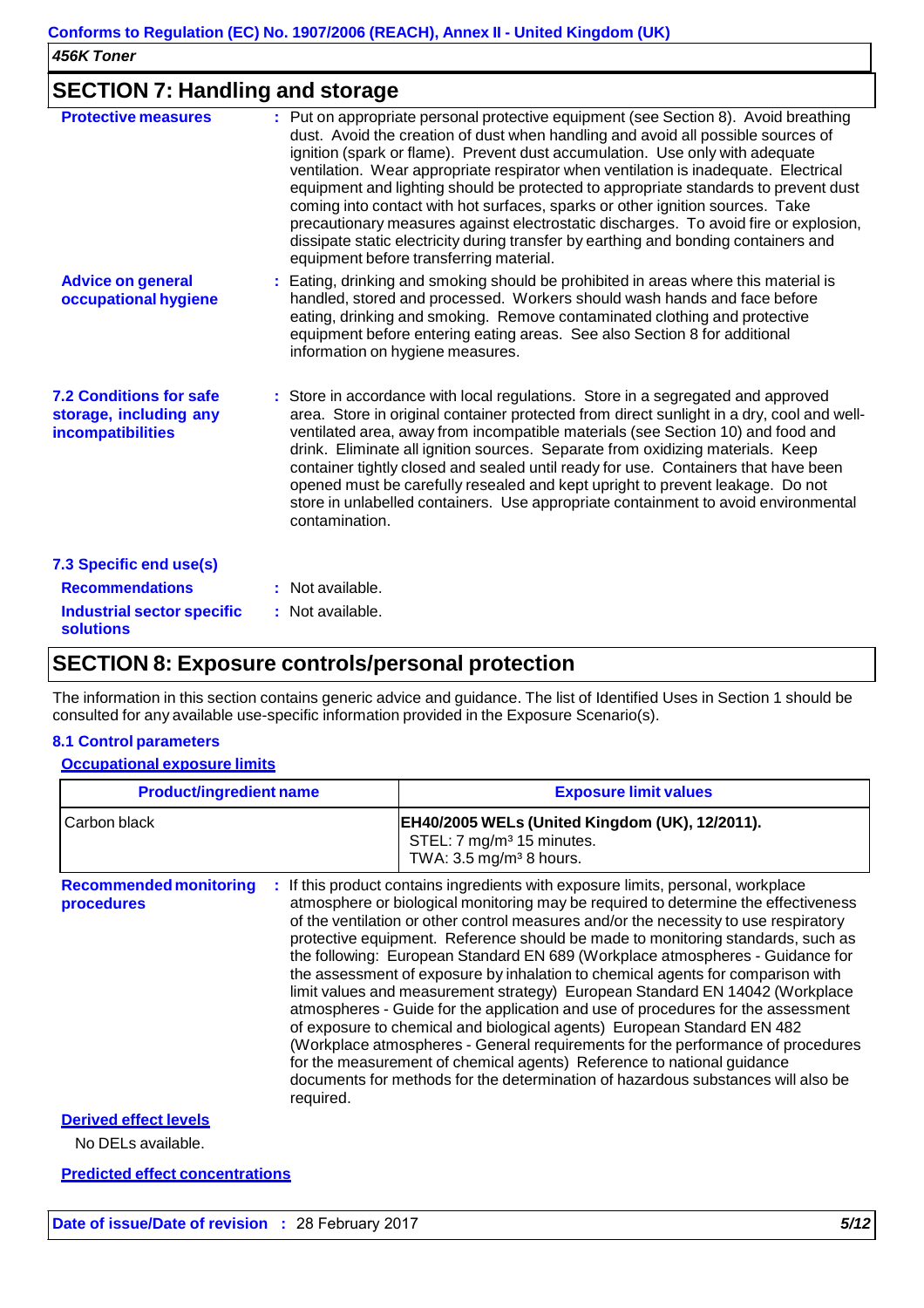## **SECTION 8: Exposure controls/personal protection**

No PECs available.

| <b>8.2 Exposure controls</b>               |                                                                                                                                                                                                                                                                                                                                                                                                                                                               |
|--------------------------------------------|---------------------------------------------------------------------------------------------------------------------------------------------------------------------------------------------------------------------------------------------------------------------------------------------------------------------------------------------------------------------------------------------------------------------------------------------------------------|
| <b>Appropriate engineering</b><br>controls | : Use only with adequate ventilation. If user operations generate dust, fumes, gas,<br>vapour or mist, use process enclosures, local exhaust ventilation or other<br>engineering controls to keep worker exposure to airborne contaminants below any<br>recommended or statutory limits. The engineering controls also need to keep gas,<br>vapour or dust concentrations below any lower explosive limits. Use explosion-<br>proof ventilation equipment.    |
| <b>Individual protection measures</b>      |                                                                                                                                                                                                                                                                                                                                                                                                                                                               |
| <b>Hygiene measures</b>                    | : Wash hands, forearms and face thoroughly after handling chemical products,<br>before eating, smoking and using the lavatory and at the end of the working period.<br>Appropriate techniques should be used to remove potentially contaminated clothing.<br>Wash contaminated clothing before reusing. Ensure that eyewash stations and<br>safety showers are close to the workstation location.                                                             |
| <b>Eye/face protection</b>                 | : Safety eyewear complying with an approved standard should be used when a risk<br>assessment indicates this is necessary to avoid exposure to liquid splashes, mists,<br>gases or dusts. If contact is possible, the following protection should be worn,<br>unless the assessment indicates a higher degree of protection: safety glasses with<br>side-shields. If operating conditions cause high dust concentrations to be produced,<br>use dust goggles. |
| <b>Skin protection</b>                     |                                                                                                                                                                                                                                                                                                                                                                                                                                                               |
| <b>Hand protection</b>                     | : Chemical-resistant, impervious gloves complying with an approved standard should<br>be worn at all times when handling chemical products if a risk assessment indicates<br>this is necessary.                                                                                                                                                                                                                                                               |
| <b>Body protection</b>                     | : Personal protective equipment for the body should be selected based on the task<br>being performed and the risks involved and should be approved by a specialist<br>before handling this product.                                                                                                                                                                                                                                                           |
| <b>Other skin protection</b>               | : Appropriate footwear and any additional skin protection measures should be<br>selected based on the task being performed and the risks involved and should be<br>approved by a specialist before handling this product.                                                                                                                                                                                                                                     |
| <b>Respiratory protection</b>              | : Use a properly fitted, particulate filter respirator complying with an approved<br>standard if a risk assessment indicates this is necessary. Respirator selection<br>must be based on known or anticipated exposure levels, the hazards of the product<br>and the safe working limits of the selected respirator.                                                                                                                                          |
| <b>Environmental exposure</b><br>controls  | : Emissions from ventilation or work process equipment should be checked to<br>ensure they comply with the requirements of environmental protection legislation.<br>In some cases, fume scrubbers, filters or engineering modifications to the process<br>equipment will be necessary to reduce emissions to acceptable levels.                                                                                                                               |

## **SECTION 9: Physical and chemical properties**

| 9.1 Information on basic physical and chemical properties |                                  |  |  |  |  |  |
|-----------------------------------------------------------|----------------------------------|--|--|--|--|--|
| <b>Appearance</b>                                         |                                  |  |  |  |  |  |
| <b>Physical state</b>                                     | : Solid. (Finely divided solid.) |  |  |  |  |  |
| <b>Colour</b>                                             | Black.                           |  |  |  |  |  |
| <b>Odour</b>                                              | : Faint odour. (Plastic.)        |  |  |  |  |  |
| <b>Odour threshold</b>                                    | : Not available.                 |  |  |  |  |  |
| рH                                                        | : Not available.                 |  |  |  |  |  |
| <b>Melting point/freezing point</b>                       | : Not available.                 |  |  |  |  |  |
| <b>Initial boiling point and</b><br>boiling range         | : Not available.                 |  |  |  |  |  |
| <b>Flash point</b>                                        | : Not available.                 |  |  |  |  |  |
| <b>Evaporation rate</b>                                   | : Not applicable.                |  |  |  |  |  |
|                                                           |                                  |  |  |  |  |  |

**Date of issue/Date of revision :** 28 February 2017 *6/12*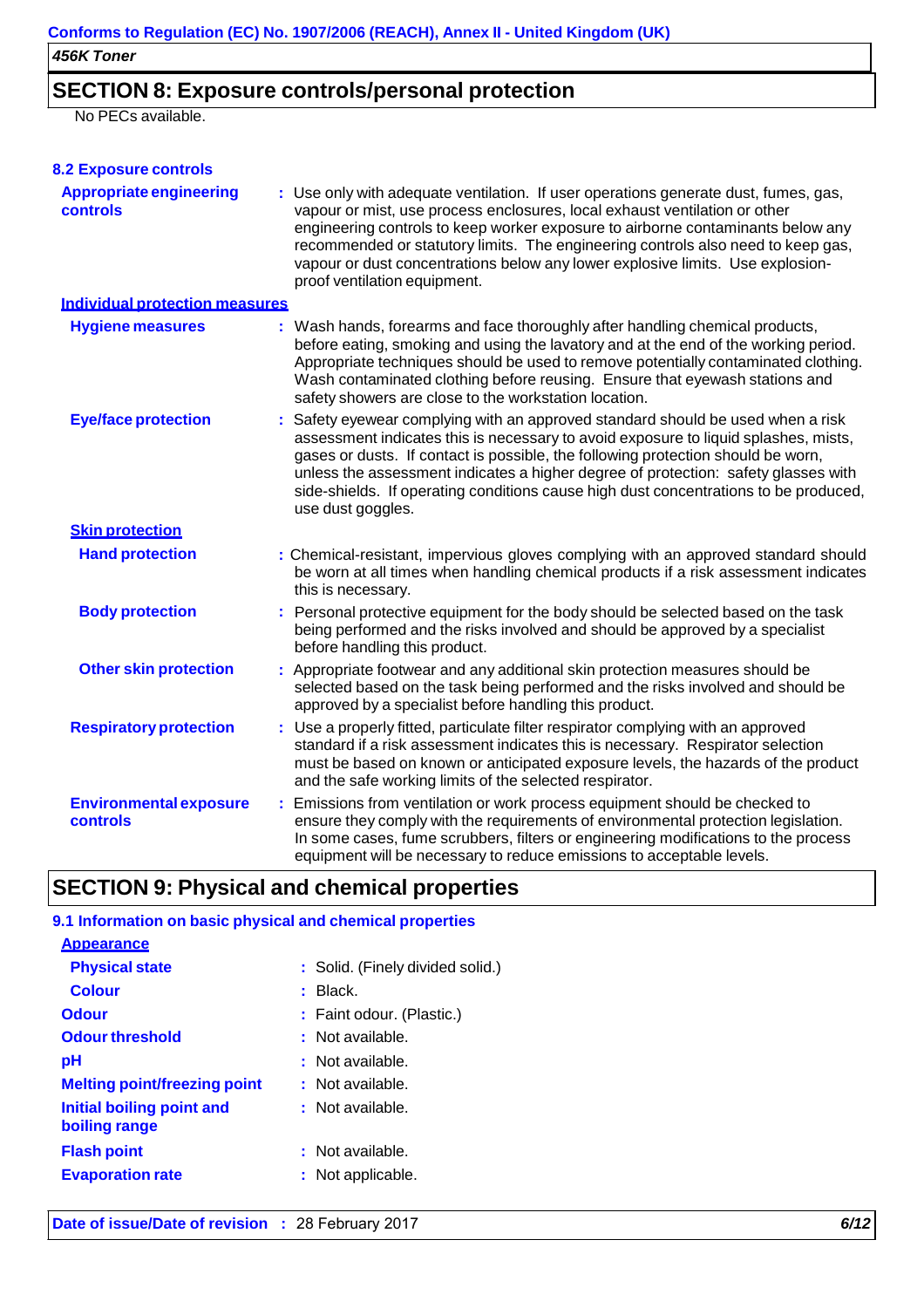## **SECTION 9: Physical and chemical properties**

| <b>Flammability (solid, gas)</b>         | : Not available. |
|------------------------------------------|------------------|
| <b>Upper/lower flammability or</b>       | : Not available. |
| explosive limits                         |                  |
| Vapour pressure                          | : Not available. |
| <b>Vapour density</b>                    | Not applicable.  |
| <b>Relative density</b>                  | Not determined.  |
|                                          |                  |
| <b>Solubility(ies)</b>                   | Not available.   |
| <b>Partition coefficient: n-octanol/</b> | : Not available. |
| water                                    |                  |
| <b>Auto-ignition temperature</b>         | : Not available. |
| <b>Decomposition temperature</b>         | : Not available. |
| <b>Viscosity</b>                         | Not available.   |
| <b>Explosive properties</b>              | Not available.   |
| <b>Oxidising properties</b>              | Not available.   |
|                                          |                  |

### **9.2 Other information**

No additional information.

| <b>SECTION 10: Stability and reactivity</b>     |  |                                                                                                                                                                                                                                                                                                                                                                      |  |
|-------------------------------------------------|--|----------------------------------------------------------------------------------------------------------------------------------------------------------------------------------------------------------------------------------------------------------------------------------------------------------------------------------------------------------------------|--|
| <b>10.1 Reactivity</b>                          |  | : No specific test data related to reactivity available for this product or its ingredients.                                                                                                                                                                                                                                                                         |  |
| <b>10.2 Chemical stability</b>                  |  | : The product is stable.                                                                                                                                                                                                                                                                                                                                             |  |
| 10.3 Possibility of<br>hazardous reactions      |  | : Under normal conditions of storage and use, hazardous reactions will not occur.                                                                                                                                                                                                                                                                                    |  |
| <b>10.4 Conditions to avoid</b>                 |  | : Avoid the creation of dust when handling and avoid all possible sources of ignition<br>(spark or flame). Take precautionary measures against electrostatic discharges.<br>To avoid fire or explosion, dissipate static electricity during transfer by earthing and<br>bonding containers and equipment before transferring material. Prevent dust<br>accumulation. |  |
| 10.5 Incompatible materials                     |  | : Reactive or incompatible with the following materials:<br>oxidizing materials                                                                                                                                                                                                                                                                                      |  |
| <b>10.6 Hazardous</b><br>decomposition products |  | : Under normal conditions of storage and use, hazardous decomposition products<br>should not be produced.                                                                                                                                                                                                                                                            |  |

## **SECTION 11: Toxicological information**

### **11.1 Information on toxicological effects**

**Acute toxicity**

| <b>Product/ingredient name</b>                                                 | <b>Result</b>    | <b>Species</b> | <b>Dose</b> | <b>Exposure</b> |
|--------------------------------------------------------------------------------|------------------|----------------|-------------|-----------------|
| 456K Toner                                                                     | LD50 Oral        | Rat            | >5000 mg/kg | -               |
| <b>Conclusion/Summary</b><br><b>Acute toxicity estimates</b><br>Not available. | : Not available. |                |             |                 |
| <b>Irritation/Corrosion</b><br><b>Conclusion/Summary</b>                       | : Not available. |                |             |                 |
| Date of issue/Date of revision : 28 February 2017                              |                  |                |             | 7/12            |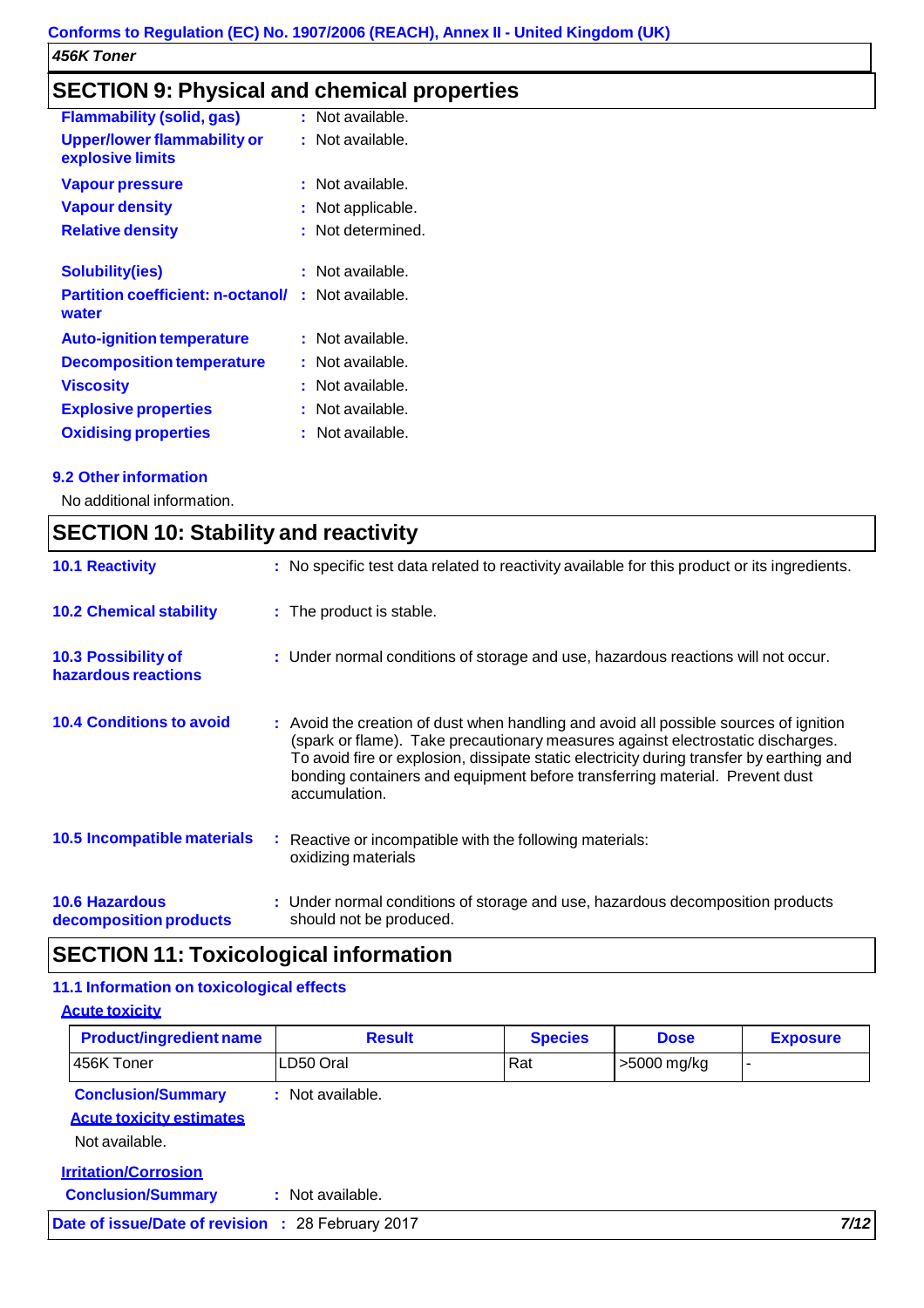## **SECTION 11: Toxicological information**

| <b>Sensitiser</b>                                                            |                                                                                                                                                                                                                                                                                                                                                                                                                                                                                                                                                                                                                                                                                                   |                                                                                                                                             |               |  |
|------------------------------------------------------------------------------|---------------------------------------------------------------------------------------------------------------------------------------------------------------------------------------------------------------------------------------------------------------------------------------------------------------------------------------------------------------------------------------------------------------------------------------------------------------------------------------------------------------------------------------------------------------------------------------------------------------------------------------------------------------------------------------------------|---------------------------------------------------------------------------------------------------------------------------------------------|---------------|--|
| <b>Conclusion/Summary</b>                                                    | : Not available.                                                                                                                                                                                                                                                                                                                                                                                                                                                                                                                                                                                                                                                                                  |                                                                                                                                             |               |  |
| <b>Mutagenicity</b>                                                          |                                                                                                                                                                                                                                                                                                                                                                                                                                                                                                                                                                                                                                                                                                   |                                                                                                                                             |               |  |
| <b>Product/ingredient name</b>                                               | <b>Test</b>                                                                                                                                                                                                                                                                                                                                                                                                                                                                                                                                                                                                                                                                                       | <b>Experiment</b>                                                                                                                           | <b>Result</b> |  |
| 456K Toner                                                                   | OECD 471 Bacterial<br><b>Reverse Mutation Test</b>                                                                                                                                                                                                                                                                                                                                                                                                                                                                                                                                                                                                                                                | Subject: Bacteria                                                                                                                           | Negative      |  |
| <b>Conclusion/Summary</b>                                                    | : Not mutagenic in Ames test.                                                                                                                                                                                                                                                                                                                                                                                                                                                                                                                                                                                                                                                                     |                                                                                                                                             |               |  |
| <b>Carcinogenicity</b>                                                       |                                                                                                                                                                                                                                                                                                                                                                                                                                                                                                                                                                                                                                                                                                   |                                                                                                                                             |               |  |
| <b>Conclusion/Summary</b>                                                    | : Low acute inhalation toxicity. As with exposure to high concentrations of any dust,<br>minimal irritation of the respiratory tract may occur. Pure carbon black and titanium<br>dioxide, minor components of this product, has been listed by IARC as a group 2B<br>(possible carcinogen). This classification is based on rat "lung particulate overload"<br>studies performed with airborne particulate. Toner is not listed by IARC, NTP, or<br>OSHA. Long term exposure to excessive concentrations of iron oxide-containing<br>dusts has resulted in a condition identified as siderosis, a relatively benign<br>pneumoconiosis, caused by deposition of iron oxide particles in the lung. |                                                                                                                                             |               |  |
| <b>Reproductive toxicity</b>                                                 |                                                                                                                                                                                                                                                                                                                                                                                                                                                                                                                                                                                                                                                                                                   |                                                                                                                                             |               |  |
| <b>Conclusion/Summary</b>                                                    | : Not available.                                                                                                                                                                                                                                                                                                                                                                                                                                                                                                                                                                                                                                                                                  |                                                                                                                                             |               |  |
| <b>Teratogenicity</b>                                                        |                                                                                                                                                                                                                                                                                                                                                                                                                                                                                                                                                                                                                                                                                                   |                                                                                                                                             |               |  |
| <b>Conclusion/Summary</b>                                                    | : Not available.                                                                                                                                                                                                                                                                                                                                                                                                                                                                                                                                                                                                                                                                                  |                                                                                                                                             |               |  |
| Specific target organ toxicity (single exposure)                             |                                                                                                                                                                                                                                                                                                                                                                                                                                                                                                                                                                                                                                                                                                   |                                                                                                                                             |               |  |
| Not available.                                                               |                                                                                                                                                                                                                                                                                                                                                                                                                                                                                                                                                                                                                                                                                                   |                                                                                                                                             |               |  |
| Specific target organ toxicity (repeated exposure)<br>Not available.         |                                                                                                                                                                                                                                                                                                                                                                                                                                                                                                                                                                                                                                                                                                   |                                                                                                                                             |               |  |
| <b>Aspiration hazard</b>                                                     |                                                                                                                                                                                                                                                                                                                                                                                                                                                                                                                                                                                                                                                                                                   |                                                                                                                                             |               |  |
| Not available.                                                               |                                                                                                                                                                                                                                                                                                                                                                                                                                                                                                                                                                                                                                                                                                   |                                                                                                                                             |               |  |
| <b>Information on the likely</b><br>routes of exposure                       |                                                                                                                                                                                                                                                                                                                                                                                                                                                                                                                                                                                                                                                                                                   | : Routes of entry anticipated: Dermal, Inhalation.                                                                                          |               |  |
| <b>Potential acute health effects</b>                                        |                                                                                                                                                                                                                                                                                                                                                                                                                                                                                                                                                                                                                                                                                                   |                                                                                                                                             |               |  |
| <b>Inhalation</b>                                                            |                                                                                                                                                                                                                                                                                                                                                                                                                                                                                                                                                                                                                                                                                                   | : Exposure to airborne concentrations above statutory or recommended exposure<br>limits may cause irritation of the nose, throat and lungs. |               |  |
| <b>Ingestion</b>                                                             | : No known significant effects or critical hazards.                                                                                                                                                                                                                                                                                                                                                                                                                                                                                                                                                                                                                                               |                                                                                                                                             |               |  |
| <b>Skin contact</b>                                                          | : No known significant effects or critical hazards.                                                                                                                                                                                                                                                                                                                                                                                                                                                                                                                                                                                                                                               |                                                                                                                                             |               |  |
| <b>Eye contact</b>                                                           | : Exposure to airborne concentrations above statutory or recommended exposure<br>limits may cause irritation of the eyes.                                                                                                                                                                                                                                                                                                                                                                                                                                                                                                                                                                         |                                                                                                                                             |               |  |
| Symptoms related to the physical, chemical and toxicological characteristics |                                                                                                                                                                                                                                                                                                                                                                                                                                                                                                                                                                                                                                                                                                   |                                                                                                                                             |               |  |
| <b>Inhalation</b>                                                            | : Adverse symptoms may include the following:<br>respiratory tract irritation<br>coughing                                                                                                                                                                                                                                                                                                                                                                                                                                                                                                                                                                                                         |                                                                                                                                             |               |  |
| <b>Ingestion</b>                                                             | : No specific data.                                                                                                                                                                                                                                                                                                                                                                                                                                                                                                                                                                                                                                                                               |                                                                                                                                             |               |  |
| <b>Skin contact</b>                                                          | : No specific data.                                                                                                                                                                                                                                                                                                                                                                                                                                                                                                                                                                                                                                                                               |                                                                                                                                             |               |  |
| <b>Eye contact</b>                                                           | : Adverse symptoms may include the following:<br>irritation<br>redness                                                                                                                                                                                                                                                                                                                                                                                                                                                                                                                                                                                                                            |                                                                                                                                             |               |  |
|                                                                              |                                                                                                                                                                                                                                                                                                                                                                                                                                                                                                                                                                                                                                                                                                   | Delayed and immediate effects and also chronic effects from short and long term exposure                                                    |               |  |
| <b>Short term exposure</b>                                                   |                                                                                                                                                                                                                                                                                                                                                                                                                                                                                                                                                                                                                                                                                                   |                                                                                                                                             |               |  |
| <b>Potential immediate</b><br>effects                                        | : Not available.                                                                                                                                                                                                                                                                                                                                                                                                                                                                                                                                                                                                                                                                                  |                                                                                                                                             |               |  |
| <b>Potential delayed effects : Not available.</b>                            |                                                                                                                                                                                                                                                                                                                                                                                                                                                                                                                                                                                                                                                                                                   |                                                                                                                                             |               |  |
| Date of issue/Date of revision : 28 February 2017                            |                                                                                                                                                                                                                                                                                                                                                                                                                                                                                                                                                                                                                                                                                                   |                                                                                                                                             | 8/12          |  |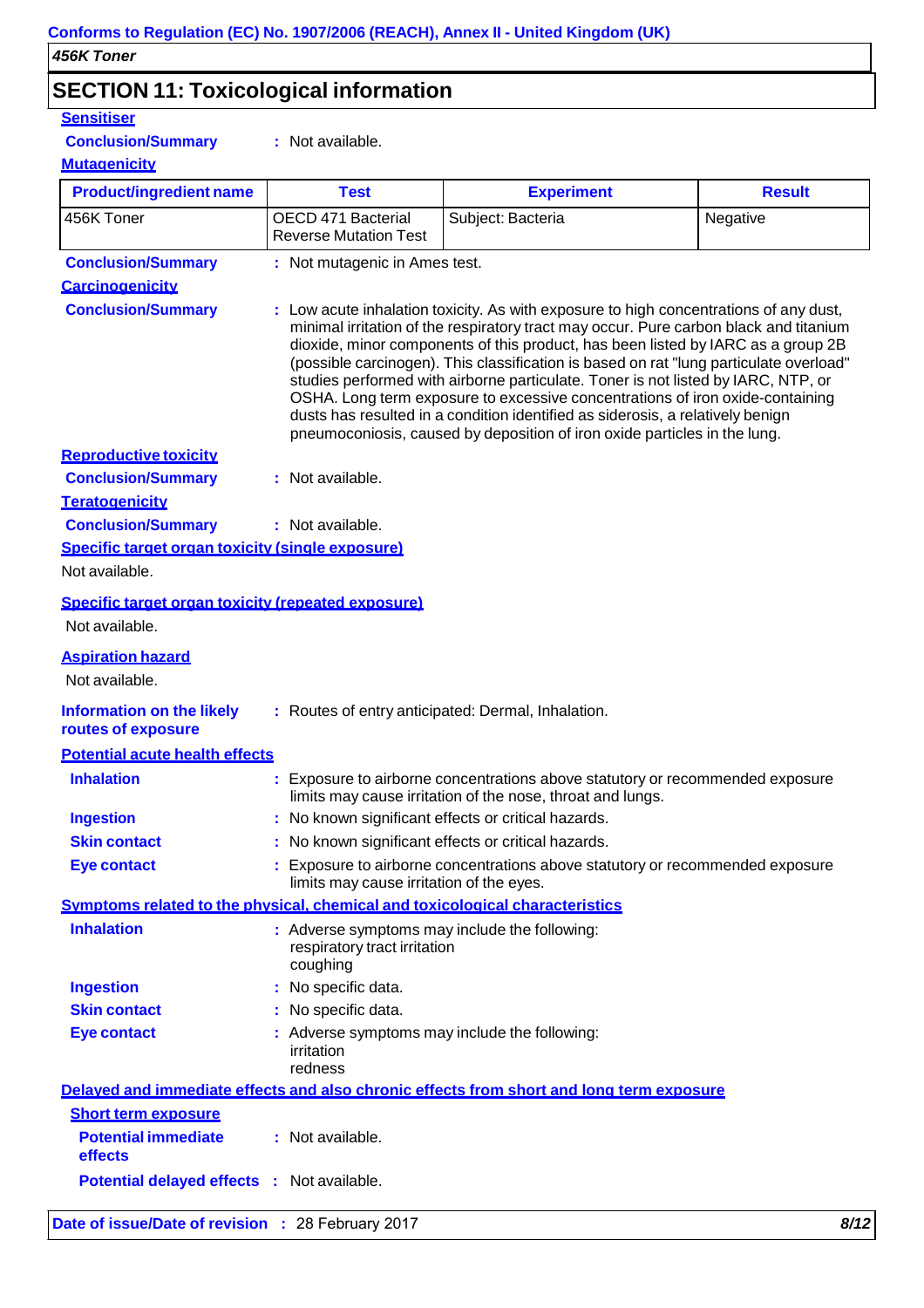## **SECTION 11: Toxicological information**

| <u>Long term exposure</u>                         |                                                                                                            |  |  |
|---------------------------------------------------|------------------------------------------------------------------------------------------------------------|--|--|
| <b>Potential immediate</b><br><b>effects</b>      | : Not available.                                                                                           |  |  |
| <b>Potential delayed effects : Not available.</b> |                                                                                                            |  |  |
| <b>Potential chronic health effects</b>           |                                                                                                            |  |  |
| Not available.                                    |                                                                                                            |  |  |
| <b>Conclusion/Summary</b>                         | : Not available.                                                                                           |  |  |
| <b>General</b>                                    | : Repeated or prolonged inhalation of dust may lead to chronic respiratory irritation.                     |  |  |
| <b>Carcinogenicity</b>                            | : No known significant effects or critical hazards.                                                        |  |  |
| <b>Mutagenicity</b>                               | : No known significant effects or critical hazards. Toner is negative (nonmutagenic)<br>in the Ames assay. |  |  |
| <b>Teratogenicity</b>                             | : No known significant effects or critical hazards.                                                        |  |  |
| <b>Developmental effects</b>                      | : No known significant effects or critical hazards.                                                        |  |  |
| <b>Fertility effects</b>                          | : No known significant effects or critical hazards.                                                        |  |  |
| <b>Other information</b>                          | : Not available.                                                                                           |  |  |

## **SECTION 12: Ecological information**

### **12.1 Toxicity**

| <b>Product/ingredient name</b> | <b>Result</b>                                     | <b>Species</b>     | <b>Exposure</b>      |
|--------------------------------|---------------------------------------------------|--------------------|----------------------|
| 456K Toner                     | Acute $EC50 > 1000$ mg/l<br>Acute EC50 >1000 mg/l | Daphnia<br>Daphnia | 24 hours<br>48 hours |
| Conclusion/Summary             | Alot available                                    |                    |                      |

**Conclusion/Summary :** Not available.

#### **12.2 Persistence and degradability**

**Conclusion/Summary : Not available.** 

### **12.3 Bioaccumulative potential**

Not available.

| <b>12.4 Mobility in soil</b>                     |                  |
|--------------------------------------------------|------------------|
| <b>Soil/water partition</b><br>coefficient (Koc) | : Not available. |
| <b>Mobility</b>                                  | : Not available. |

| 12.5 Results of PBT and vPvB assessment |                   |  |  |  |
|-----------------------------------------|-------------------|--|--|--|
| <b>PBT</b>                              | : Not applicable. |  |  |  |
| <b>vPvB</b>                             | : Not applicable. |  |  |  |

**12.6 Other adverse effects :** No known significant effects or critical hazards.

### **SECTION 13: Disposal considerations**

The information in this section contains generic advice and guidance. The list of Identified Uses in Section 1 should be consulted for any available use-specific information provided in the Exposure Scenario(s).

### **13.1 Waste treatment methods**

**Product**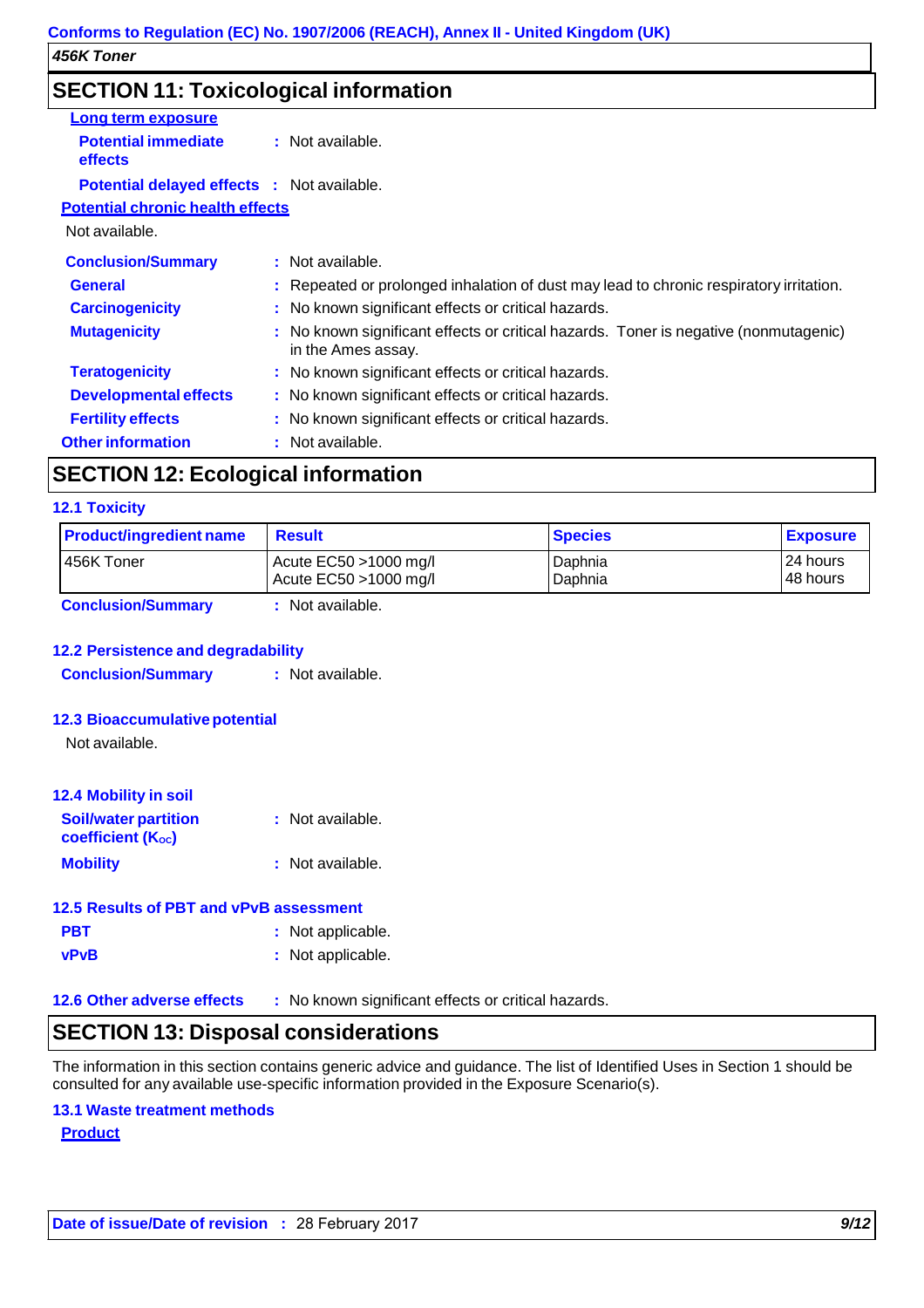### **SECTION 13: Disposal considerations**

| <b>Methods of disposal</b> | : The generation of waste should be avoided or minimised wherever possible.<br>Disposal of this product, solutions and any by-products should at all times comply<br>with the requirements of environmental protection and waste disposal legislation<br>and any regional local authority requirements. Dispose of surplus and non-<br>recyclable products via a licensed waste disposal contractor. Waste should not be<br>disposed of untreated to the sewer unless fully compliant with the requirements of<br>all authorities with jurisdiction. |
|----------------------------|------------------------------------------------------------------------------------------------------------------------------------------------------------------------------------------------------------------------------------------------------------------------------------------------------------------------------------------------------------------------------------------------------------------------------------------------------------------------------------------------------------------------------------------------------|
| <b>Hazardous waste</b>     | : Within the present knowledge of the supplier, this product is not regarded as<br>hazardous waste, as defined by EU Directive 91/689/EEC.                                                                                                                                                                                                                                                                                                                                                                                                           |
| <b>Packaging</b>           |                                                                                                                                                                                                                                                                                                                                                                                                                                                                                                                                                      |
| <b>Methods of disposal</b> | : The generation of waste should be avoided or minimised wherever possible. Waste<br>packaging should be recycled. Incineration or landfill should only be considered<br>when recycling is not feasible.                                                                                                                                                                                                                                                                                                                                             |
| <b>Special precautions</b> | : This material and its container must be disposed of in a safe way. Empty<br>containers or liners may retain some product residues. Avoid dispersal of spilt<br>material and runoff and contact with soil, waterways, drains and sewers.                                                                                                                                                                                                                                                                                                            |

## **SECTION 14: Transport information**

|                                           | <b>ADR/RID</b> | <b>ADN</b>     | <b>IMDG</b>    | <b>IATA</b>    |
|-------------------------------------------|----------------|----------------|----------------|----------------|
| 14.1 UN number                            | Not regulated. | Not regulated. | Not regulated. | Not regulated. |
| 14.2 UN proper<br>shipping name           | ۰              |                |                |                |
| <b>14.3 Transport</b><br>hazard class(es) |                |                |                |                |
| 14.4 Packing<br>group                     |                |                |                |                |
| 14.5<br><b>Environmental</b><br>hazards   | No.            | No.            | No.            | No.            |
| <b>Additional</b><br>information          |                |                |                |                |

**user**

**14.6 Special precautions for : Transport within user's premises:** always transport in closed containers that are upright and secure. Ensure that persons transporting the product know what to do in the event of an accident or spillage.

**14.7 Transport in bulk according to Annex II of MARPOL 73/78 and the IBC Code :** Not available.

## **SECTION 15: Regulatory information**

**15.1 Safety, health and environmental regulations/legislation specific for the substance or mixture EU Regulation (EC) No. 1907/2006 (REACH)**

### **Annex XIV - List of substances subject to authorisation**

**Substances of very high concern**

None of the components are listed.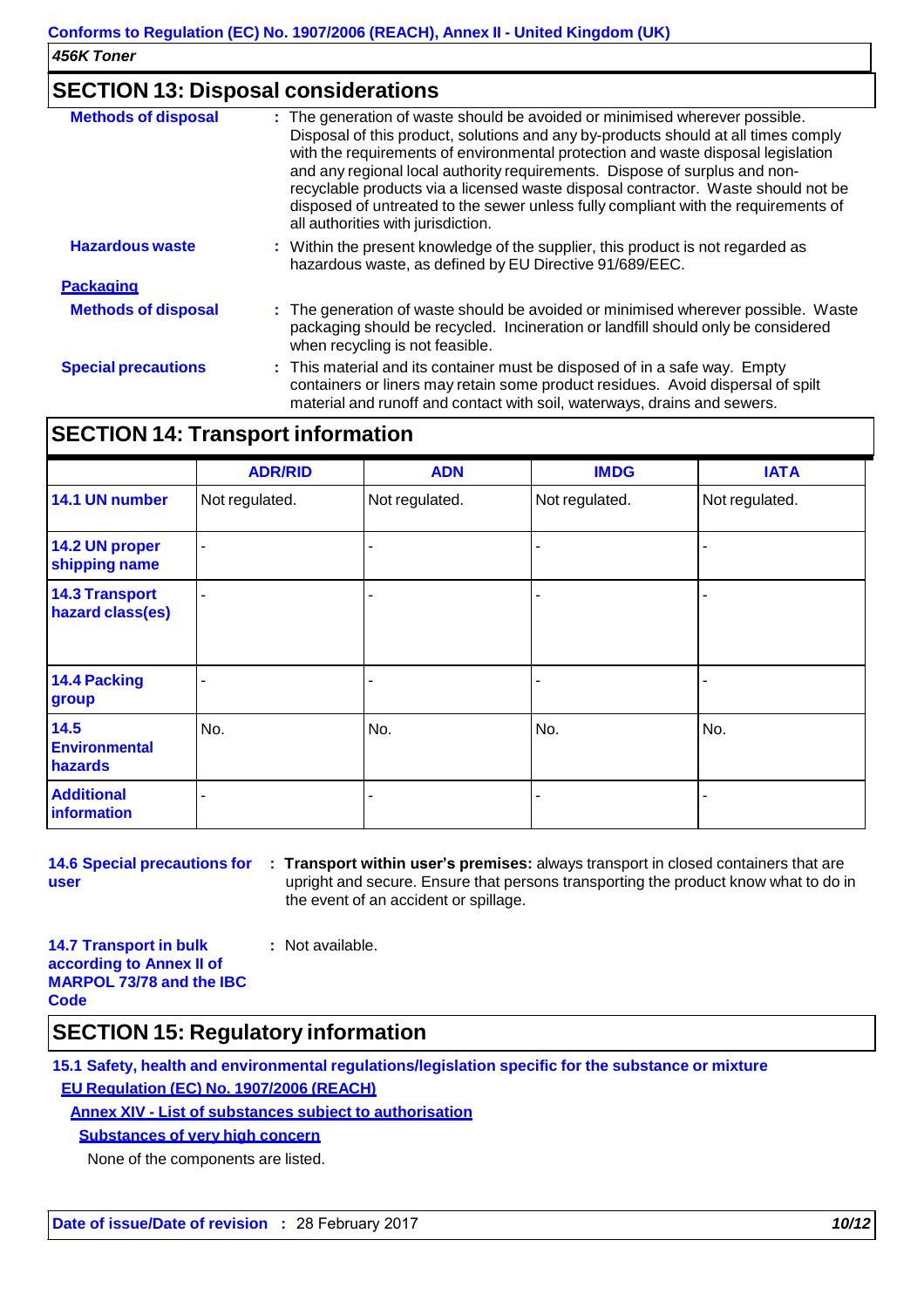## **SECTION 15: Regulatory information**

| <b>Annex XVII - Restrictions</b><br>on the manufacture,<br>placing on the market<br>and use of certain<br>dangerous substances,<br>mixtures and articles | : Not applicable.                                                                                                                                                                                           |  |
|----------------------------------------------------------------------------------------------------------------------------------------------------------|-------------------------------------------------------------------------------------------------------------------------------------------------------------------------------------------------------------|--|
| <b>Other EU requlations</b>                                                                                                                              |                                                                                                                                                                                                             |  |
| <b>Europe inventory</b>                                                                                                                                  | : All ingredients are listed on the European Inventory of Existing Commercial<br>Substances (EINECS) list, have been registered on the European List of New<br>Chemical Substances (ELINCS), or are exempt. |  |
| <b>Black List Chemicals</b>                                                                                                                              | : Not listed                                                                                                                                                                                                |  |
| <b>Priority List Chemicals</b>                                                                                                                           | : Not listed                                                                                                                                                                                                |  |
| <b>Integrated pollution</b><br>prevention and control<br>list (IPPC) - Air                                                                               | : Not listed                                                                                                                                                                                                |  |
| <b>Integrated pollution</b><br>prevention and control<br>list (IPPC) - Water                                                                             | : Not listed                                                                                                                                                                                                |  |
| <b>International requiations lists</b>                                                                                                                   |                                                                                                                                                                                                             |  |
| <b>AICS (Australia)</b>                                                                                                                                  | : All ingredients are listed in Australian Inventory of Chemical Substances (AICS),<br>have been registered, or are exempt.                                                                                 |  |
| <b>China inventory (IECSC)</b>                                                                                                                           | : All ingredients are listed on the Chinese inventory (IECSC) or are exempt.                                                                                                                                |  |
| <b>DSL/NDSL</b>                                                                                                                                          | : All ingredients are listed on the Canadian Domestic Substances List (DSL), have<br>been registered on the Non-Domestic Substances List (NDSL), or are exempt.                                             |  |
| <b>ENCS (Japan)</b>                                                                                                                                      | : All ingredients are listed on the Japanese Existing and New Chemical Substances<br>(ENCS) list, have been registered, or are exempt.                                                                      |  |
| <b>Philippines inventory</b><br>(PICCS)                                                                                                                  | : All ingredients are listed on the Philippines Inventory (PICCS) or are exempt.                                                                                                                            |  |
| <b>Korea inventory (KECI)</b>                                                                                                                            | : All ingredients are listed on the Korean Existing Chemicals List (ECL), have been<br>registered, or are exempt.                                                                                           |  |
| <b>United States inventory</b><br>(TSCA 8b)                                                                                                              | : All ingredients are listed on the Toxic Substances Control Act (TSCA) inventory,<br>have been registered, or are exempt.                                                                                  |  |
| <b>Chemical Weapons</b><br><b>Convention List Schedule I</b><br><b>Chemicals</b>                                                                         | : Not listed                                                                                                                                                                                                |  |
| <b>Chemical Weapons</b><br><b>Convention List Schedule II</b><br><b>Chemicals</b>                                                                        | : Not listed                                                                                                                                                                                                |  |
| <b>Chemical Weapons</b><br><b>Convention List Schedule III</b><br><b>Chemicals</b>                                                                       | : Not listed                                                                                                                                                                                                |  |
| <b>15.2 Chemical Safety</b><br><b>Assessment</b>                                                                                                         | : This product contains substances for which Chemical Safety Assessments are still<br>required.                                                                                                             |  |

## **SECTION 16: Other information**

|                                      | $V$ Indicates information that has changed from previously issued version.                                                                                                                                                                                                                           |
|--------------------------------------|------------------------------------------------------------------------------------------------------------------------------------------------------------------------------------------------------------------------------------------------------------------------------------------------------|
| <b>Abbreviations and</b><br>acronyms | $:$ ATE = Acute Toxicity Estimate<br>CLP = Classification, Labelling and Packaging Regulation [Regulation (EC) No.<br>1272/2008]<br>DNEL = Derived No Effect Level<br>EUH statement = CLP-specific Hazard statement<br>PNEC = Predicted No Effect Concentration<br>$RRN = REACH$ Registration Number |
|                                      |                                                                                                                                                                                                                                                                                                      |